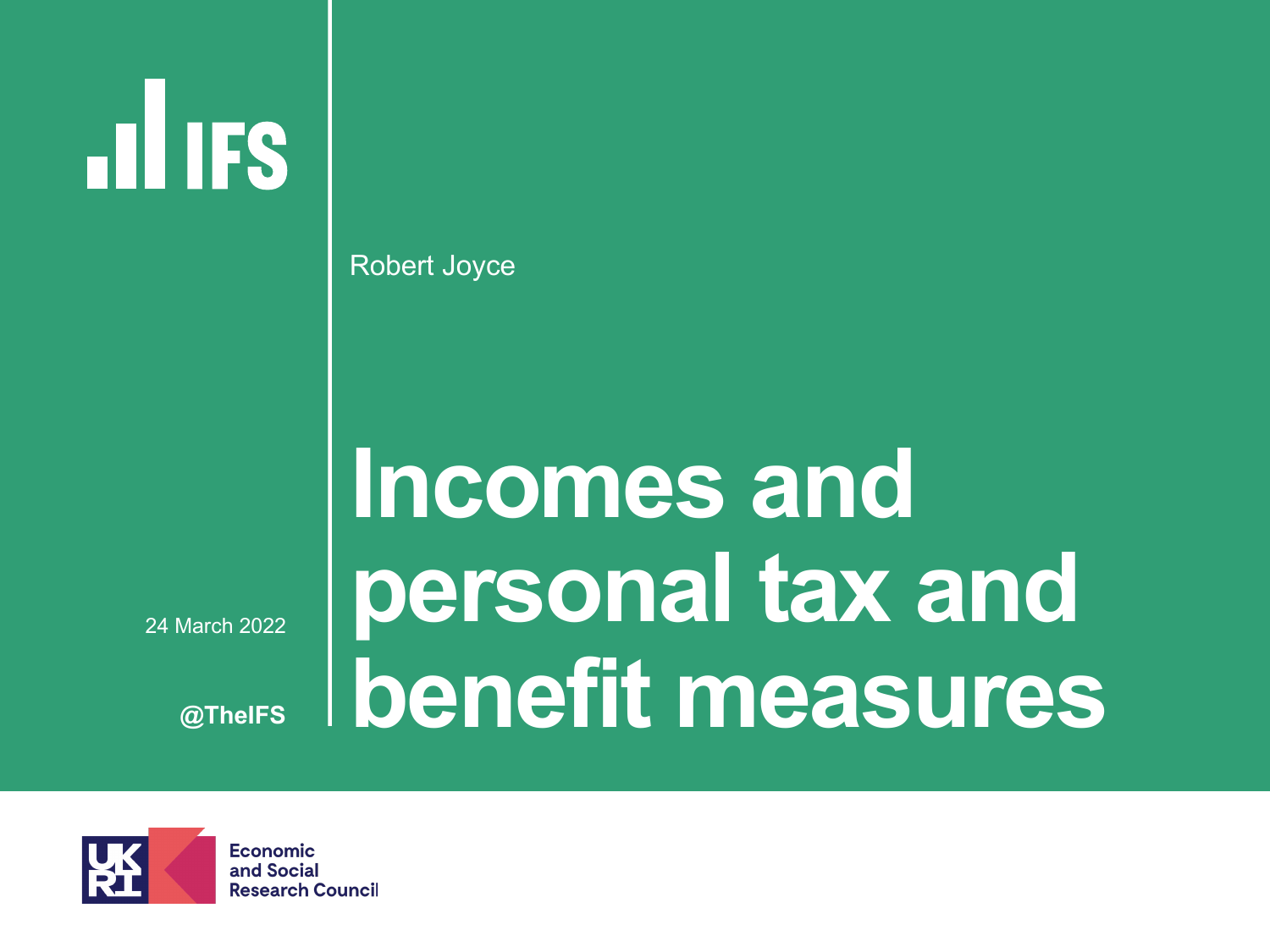## **2022: direct tax measures**



#### **Previously announced tax increases in April**

- Freeze to personal allowance and higher rate income tax thresholds
	- Instead of default 3.1% increase in April
	- § Raises £2.9bn in 2022-23
- 1.25ppt increase in all NICs rates
	- § Raises £17.2bn in 2022-23

### **Newly announced tax cut in July: rise in employee and selfemployed NICs threshold**

■ Costs £6.3bn in 2022-23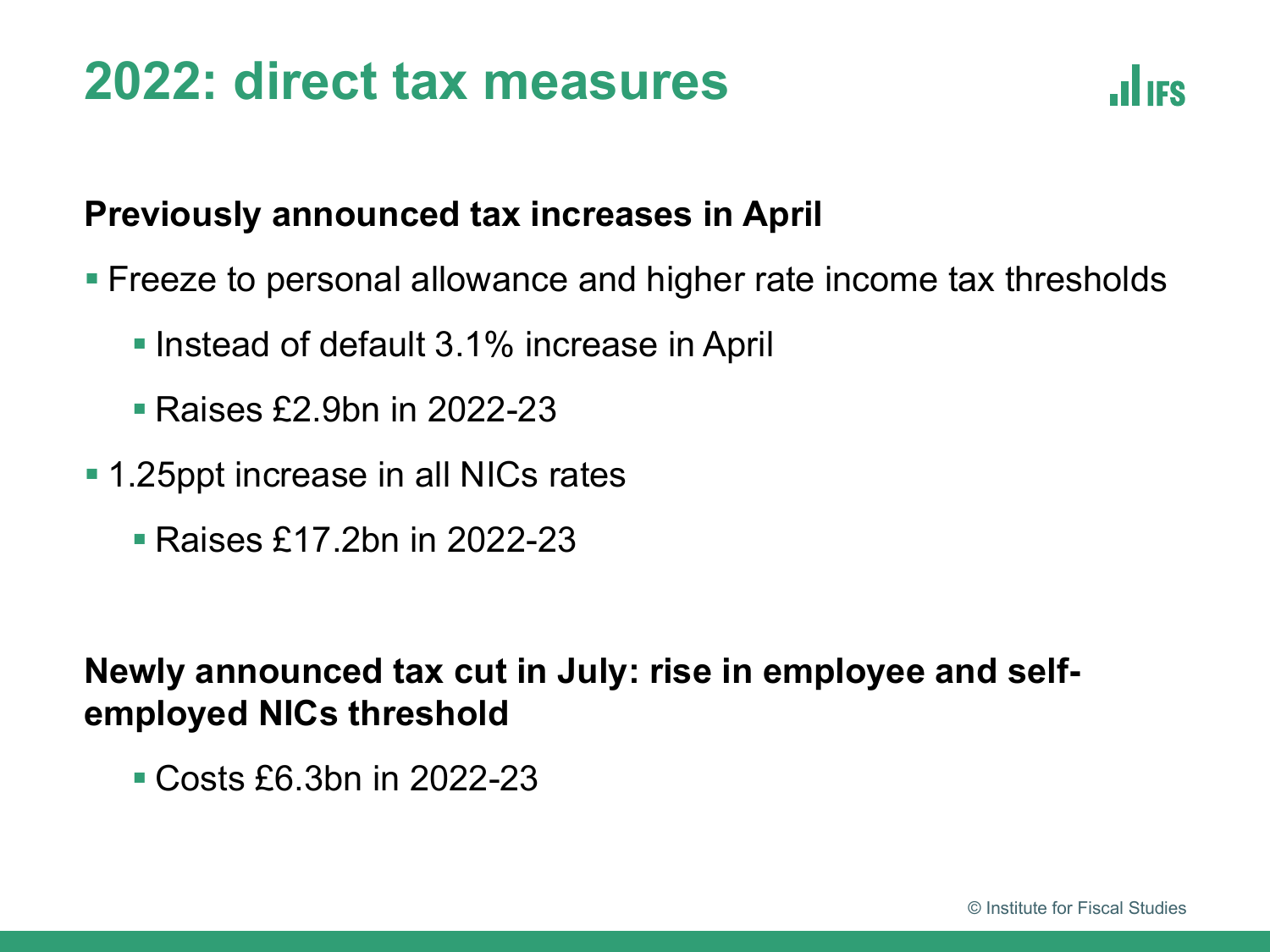# **2022 income tax & NICs changes**



 $\mathbf{d}$  ifs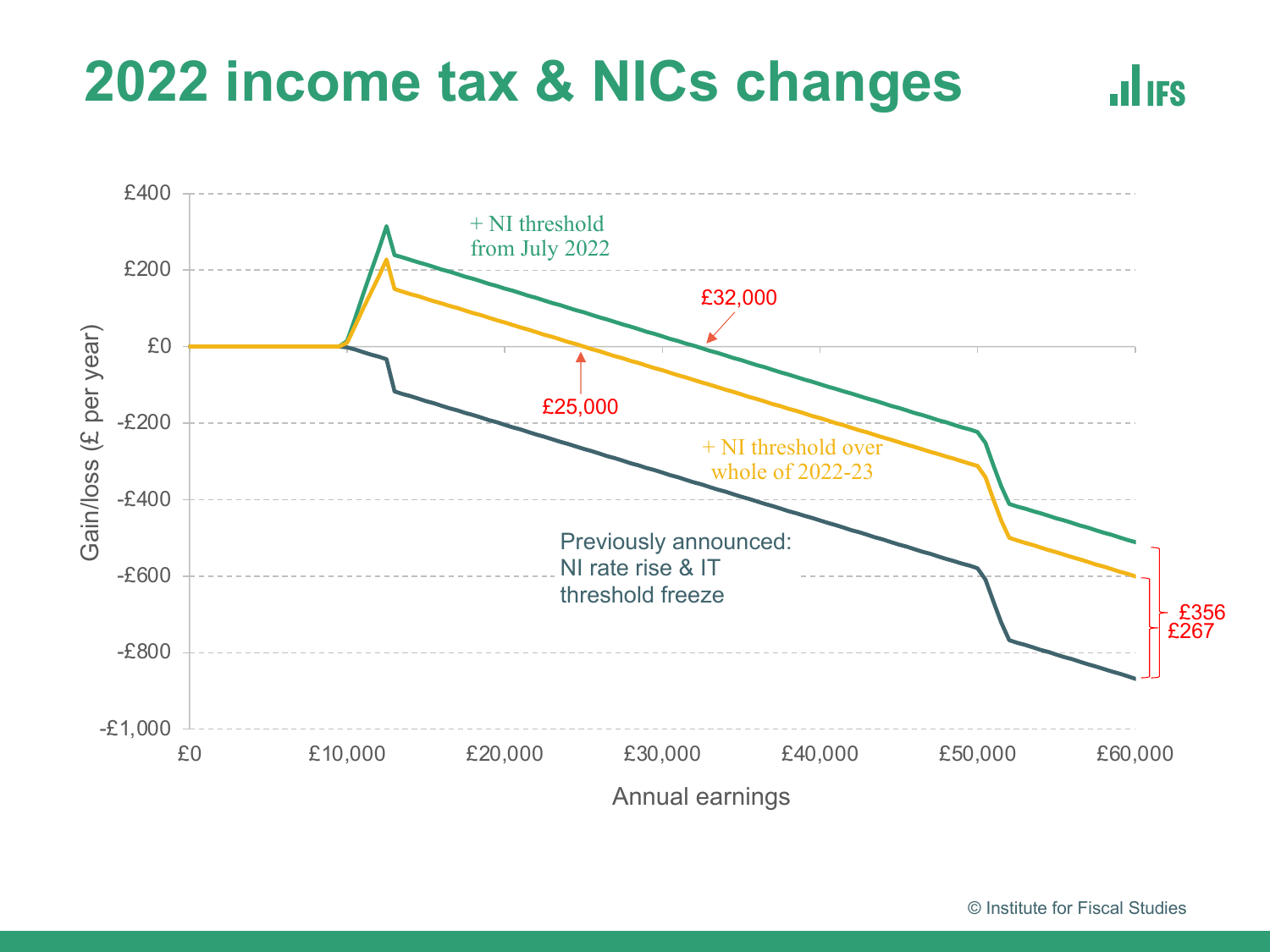## **2022: other measures**



#### § **Previously announced**

- £150 grant to households in council tax bands A-D; £3bn in 2022-23
- £200 giveaway to all households; £6bn in 2022-23
	- Recouped in subsequent 5 years
- Fuel and alcohol duties frozen; £3.5bn in 2022-23

#### **Newly announced**

§ Immediate 12-month (really?) 5p cut to fuel duties; £2.4bn in 2022-23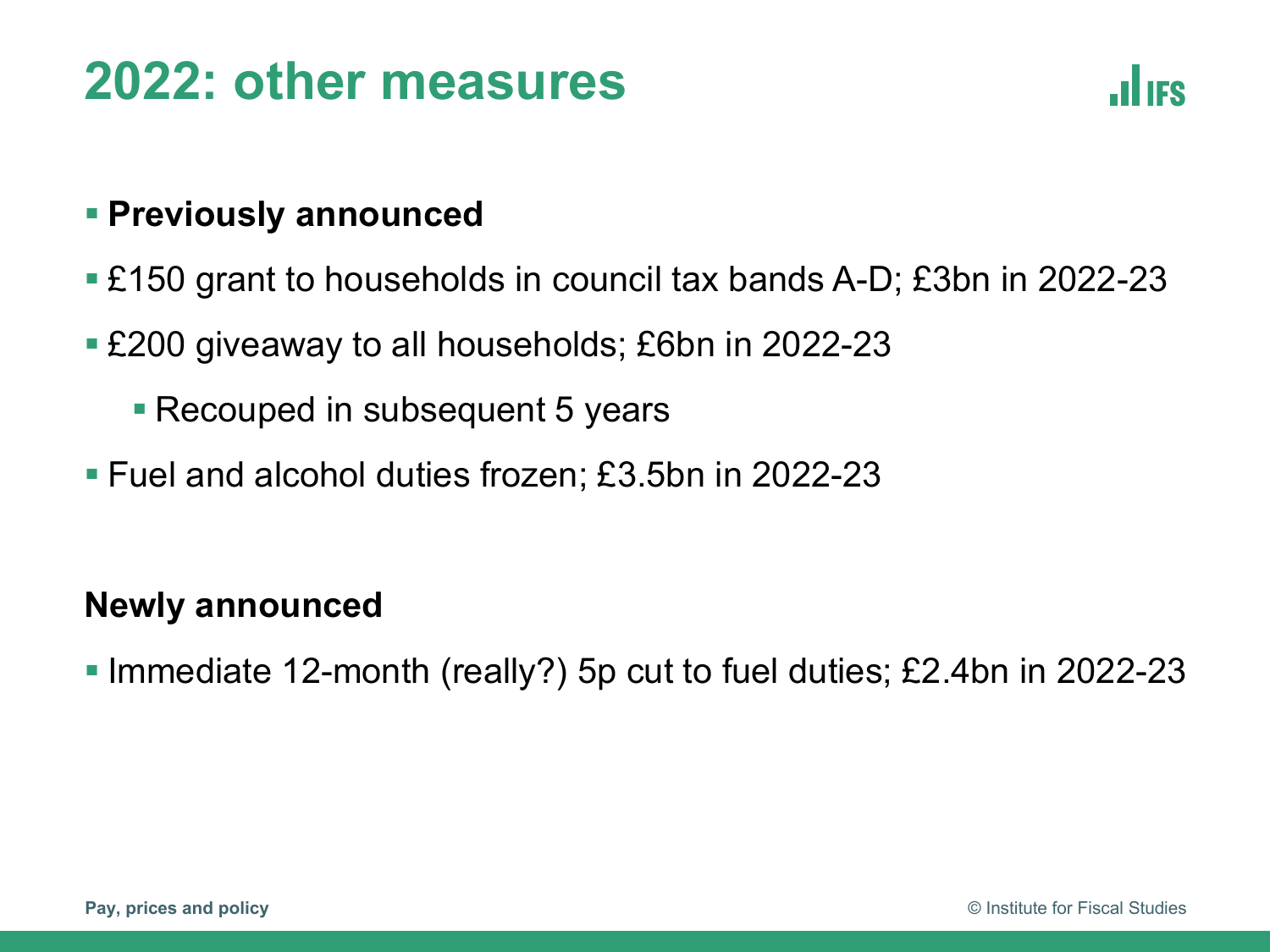### **Distributional impact of tax & benefit reforms**

**Impact in 2022-23 of measures implemented from November 2021**

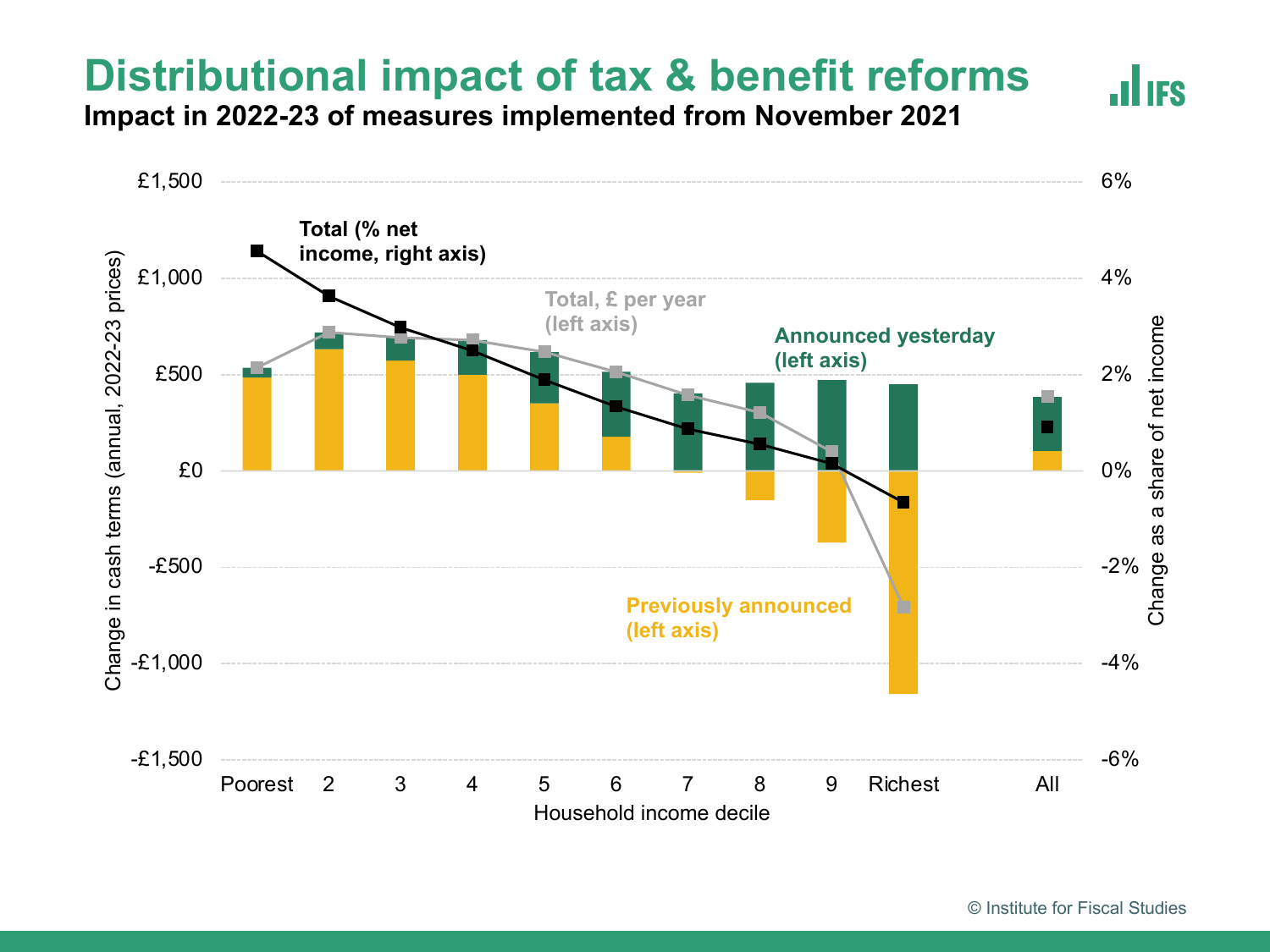### **Beyond 2022: direct tax measures**



#### **Previously announced income tax increases**

- § More freezes to thresholds up to and including 2025-26 (4-year freeze in total) – far bigger policies than intended
	- Total real cut to these thresholds by 2025 up from 7.5% to 16.4%
	- § Expected saving has more than doubled to £17.8bn in 2025-26

#### **After increase in July 2022, NICs threshold to be frozen (with personal allowance) for 3 years**

§ Meaning full-year cost roughly halves to £4.4bn in 2025-26

#### **Newly announced income tax cut**

■ 1p off basic rate from April 2024; costs £6.1bn in 2025-26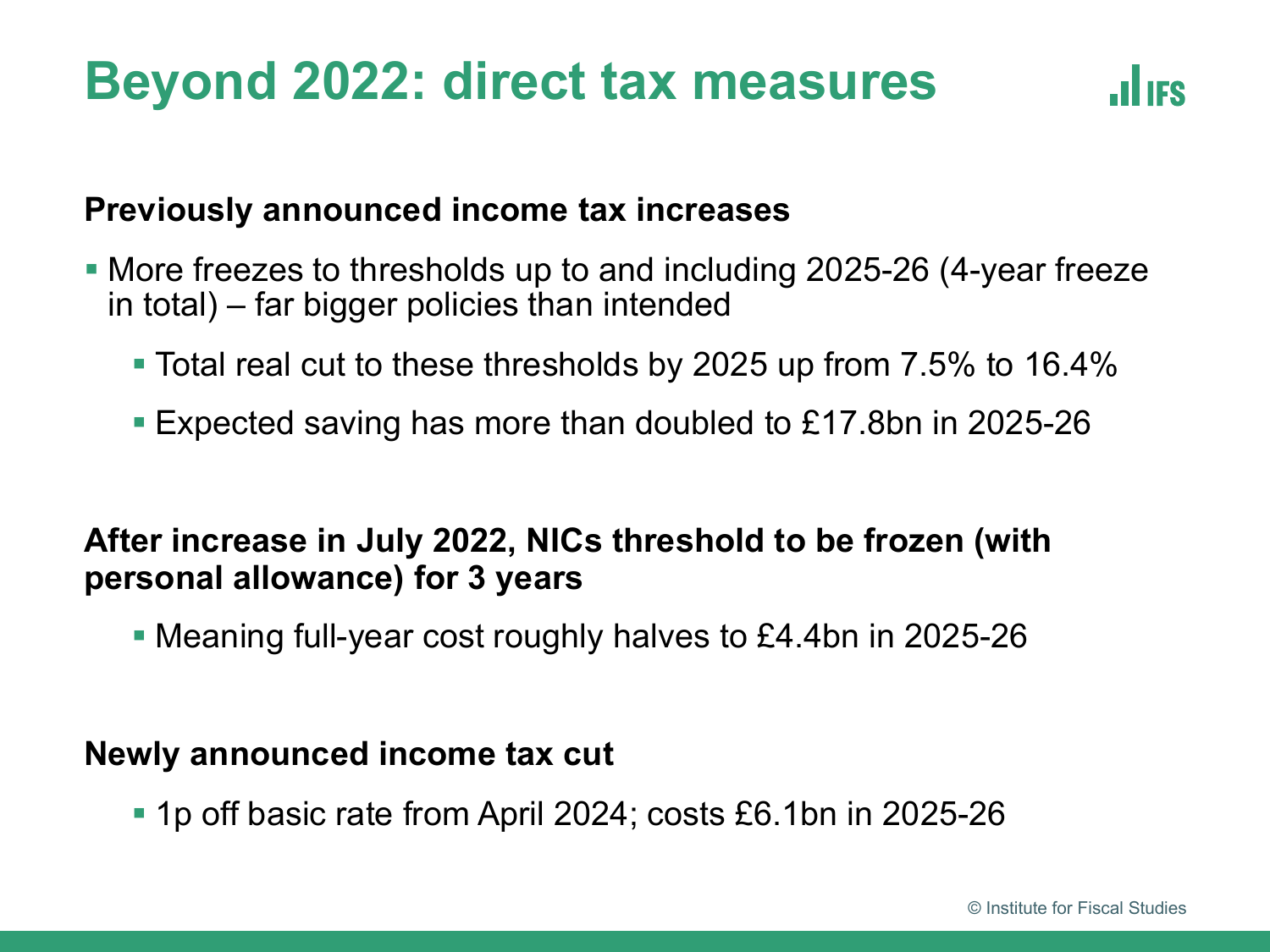### **Direct taxes in 2025-26 increased for JULIES virtually all workers by reforms announced this parliament**



© Institute for Fiscal Studies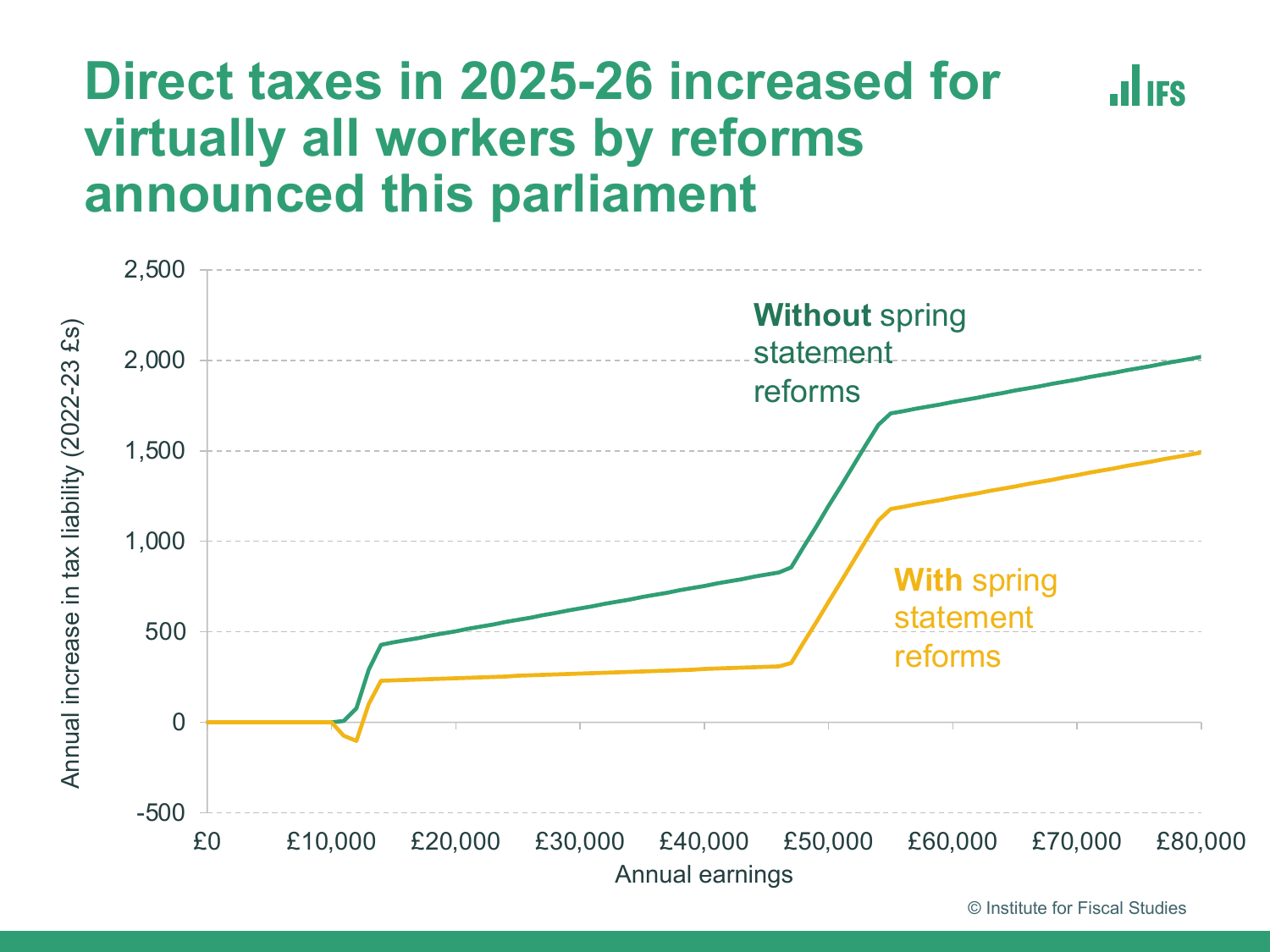## **Beyond 2022: other measures**



■ £200 per-household energy bill support gradually recouped

§ Temporary (really?) 5p cut to fuel duty expires in March 2023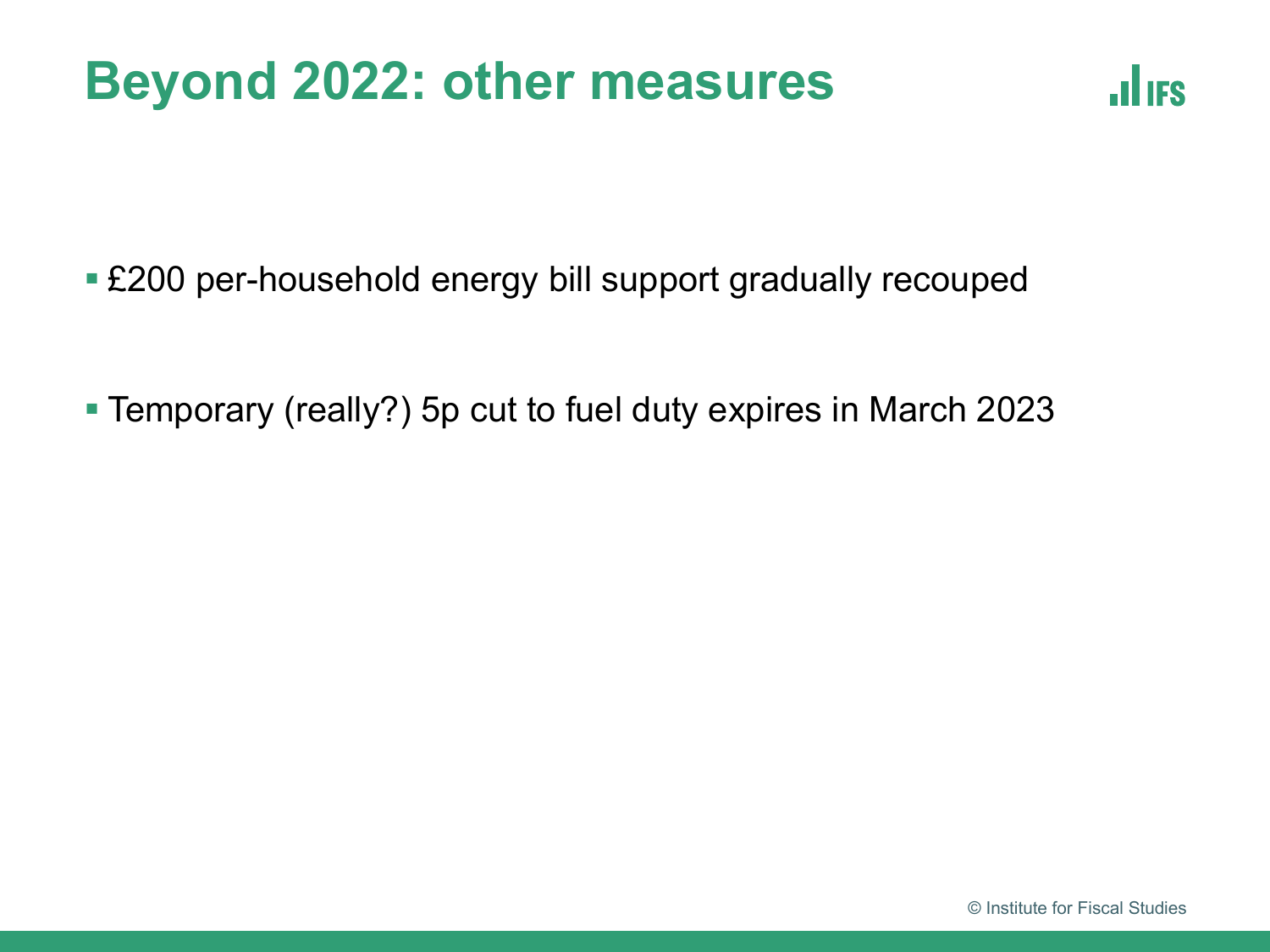### **Distributional impact of tax & benefit reforms**

**Long run impact of measures implemented from November 2021**

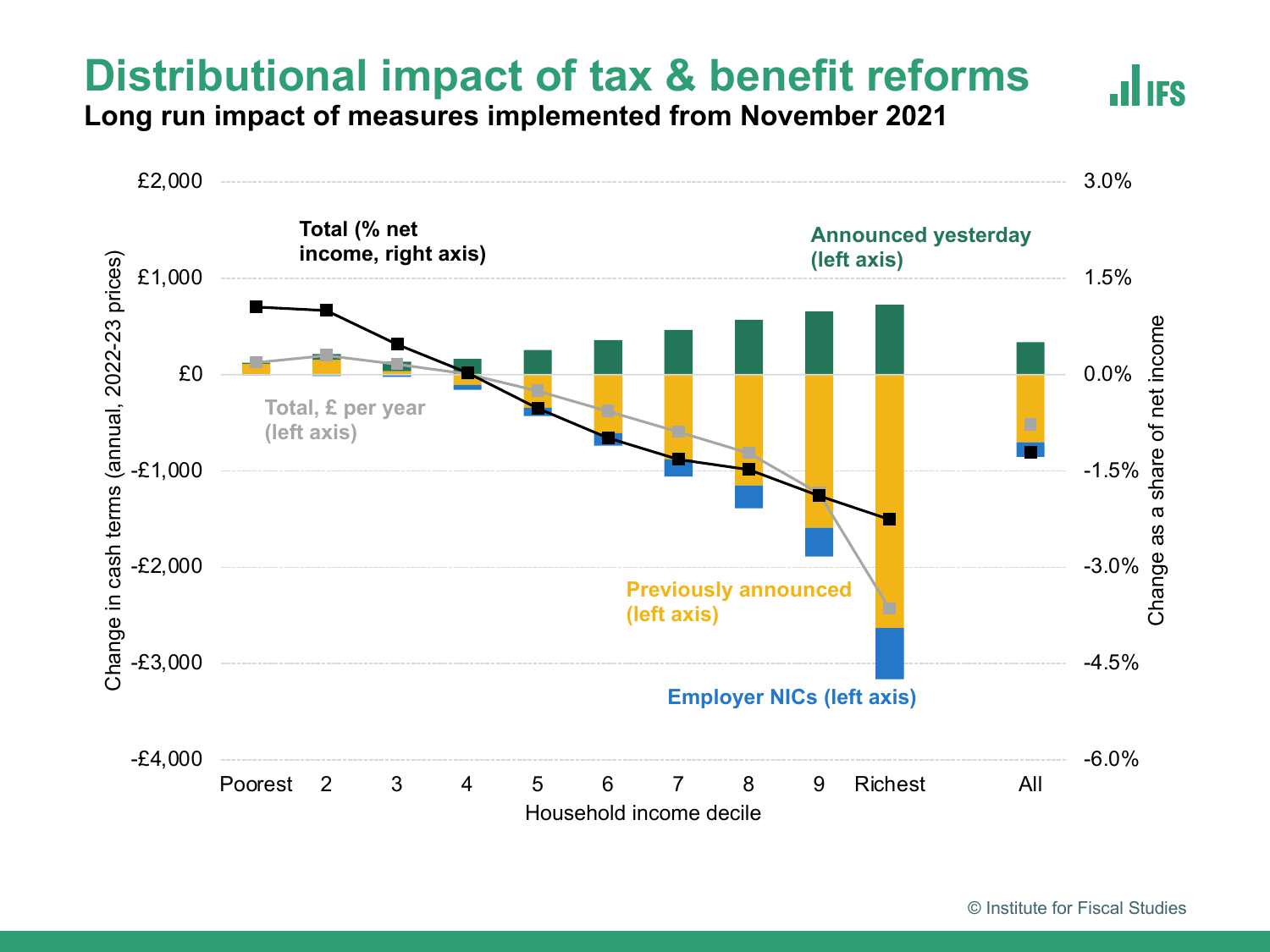$\mathbf{d}$  if  $\mathbf{s}$ 

### **Incomes**

© Institute for Fiscal Studies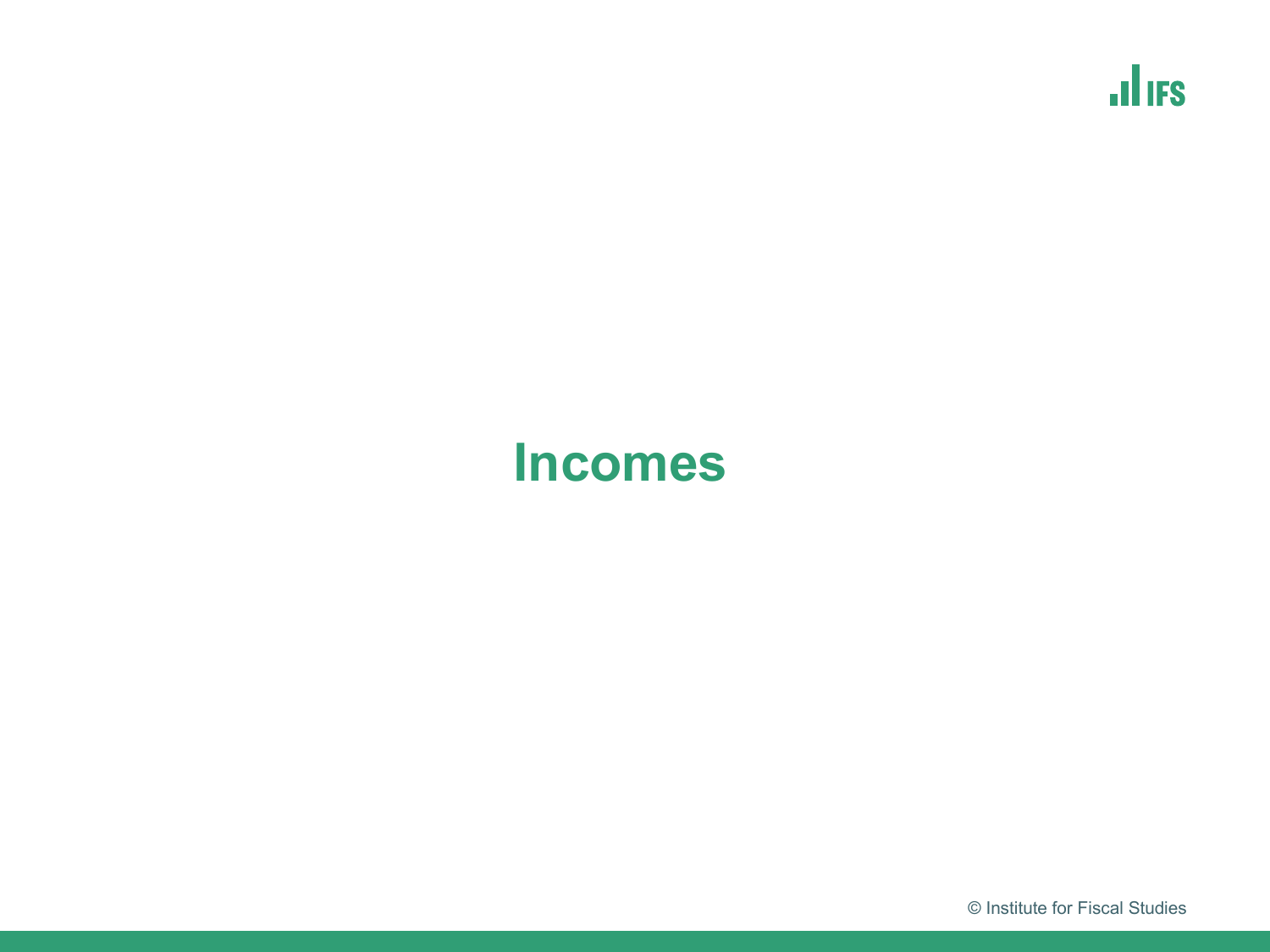### **We are set for the sharpest drop in real average earnings since 1970s…**



Source: ONS AWE and Historic AWE, OBR.

Note: Rates are for the year beginning April. Adjusted for inflation. Historical series is deflated by CIP with an adjustment for housing costs. Forecast is deflated by OBR's CPI forecast.

IES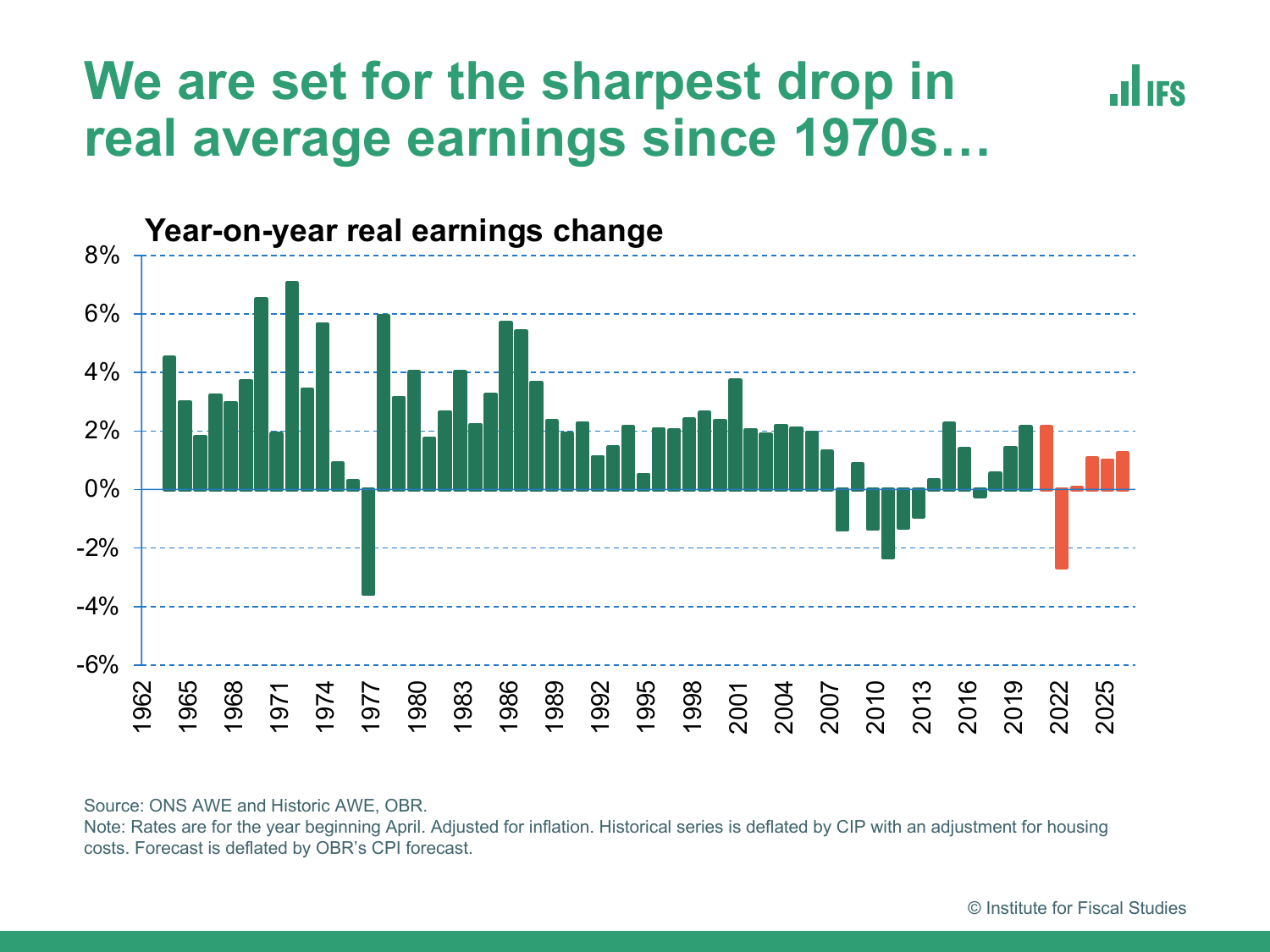#### **…extending yet further the wait for JULIES real earnings to move past 2008 levels**



Source: ONS AWE and Historic AWE, OBR Note: In Q1 2022 prices. Historical series is deflated by CPI with an adjustment for housing costs. Forecast is deflated by OBR's CPI forecast.

© Institute for Fiscal Studies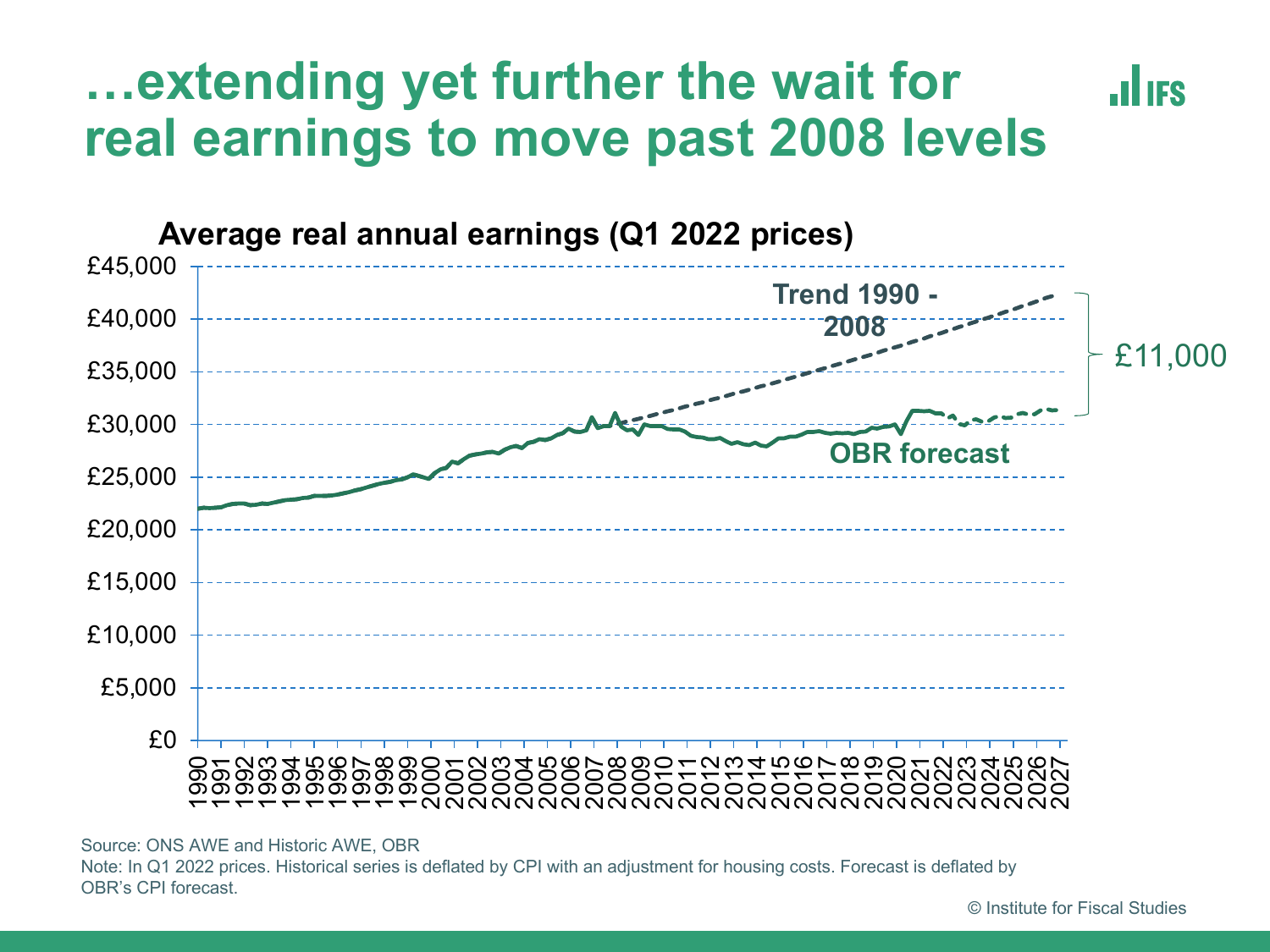### **Changes in real take-home income, next year compared to this**



Notes: Figures in 2022/23 prices. First 3 households receive no benefits and have no working partner. UC worker is a lone parent homeowner with 2 children. "Real tax & benefit thresholds & rates" incorporates explicit policy reforms (NICs threshold rise, income tax freeze, changes to UC) as well as rates & thresholds by default rising more slowly than expected inflation

© Institute for Fiscal Studies

**.ILIES**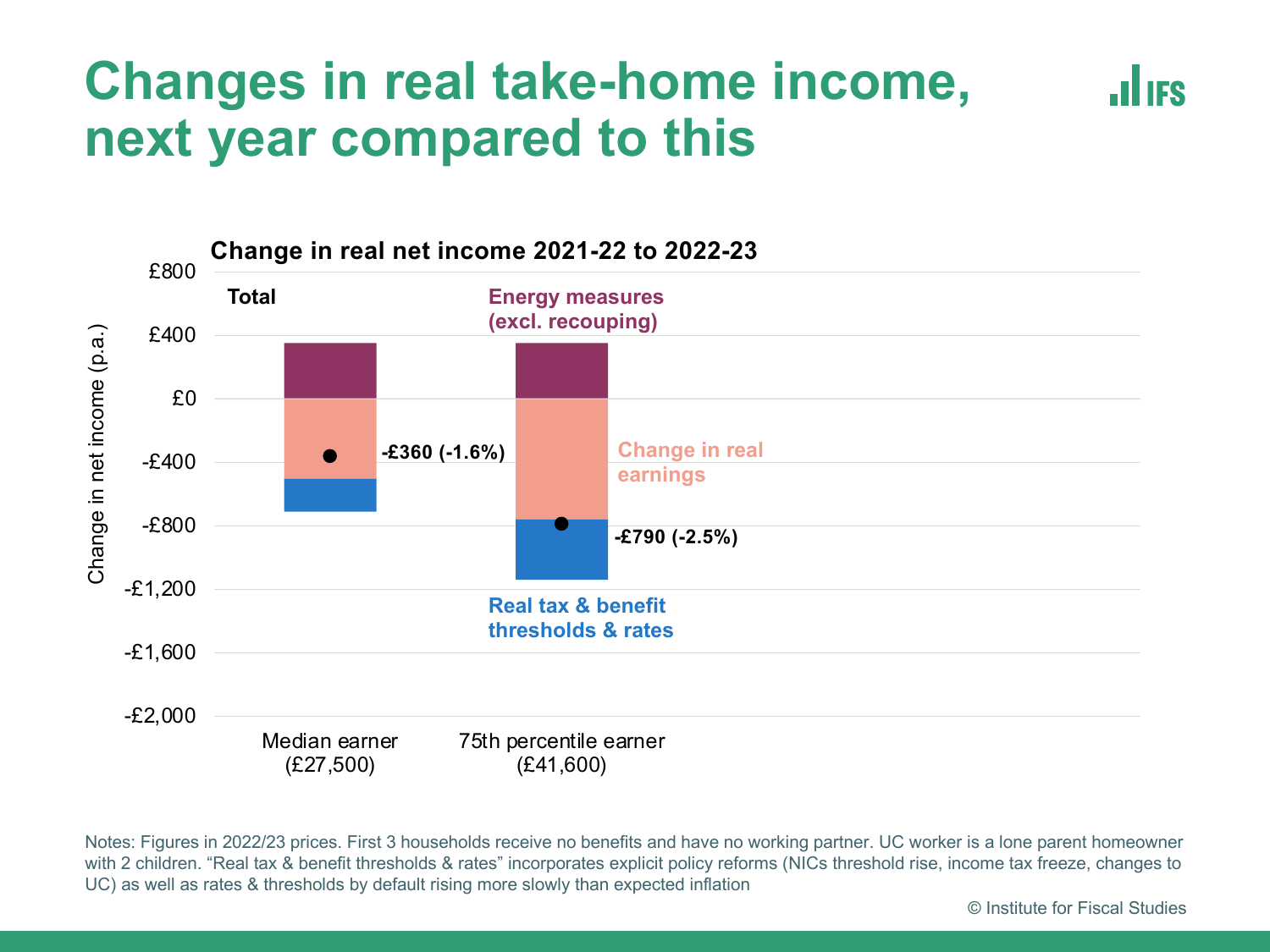### **Changes in real take-home income, next year compared to this**



Notes: Figures in 2022/23 prices. First 3 households receive no benefits and have no working partner. UC worker is a lone parent homeowner with 2 children. "Real tax & benefit thresholds & rates" incorporates explicit policy reforms (NICs threshold rise, income tax freeze, changes to UC) as well as rates & thresholds by default rising more slowly than expected inflation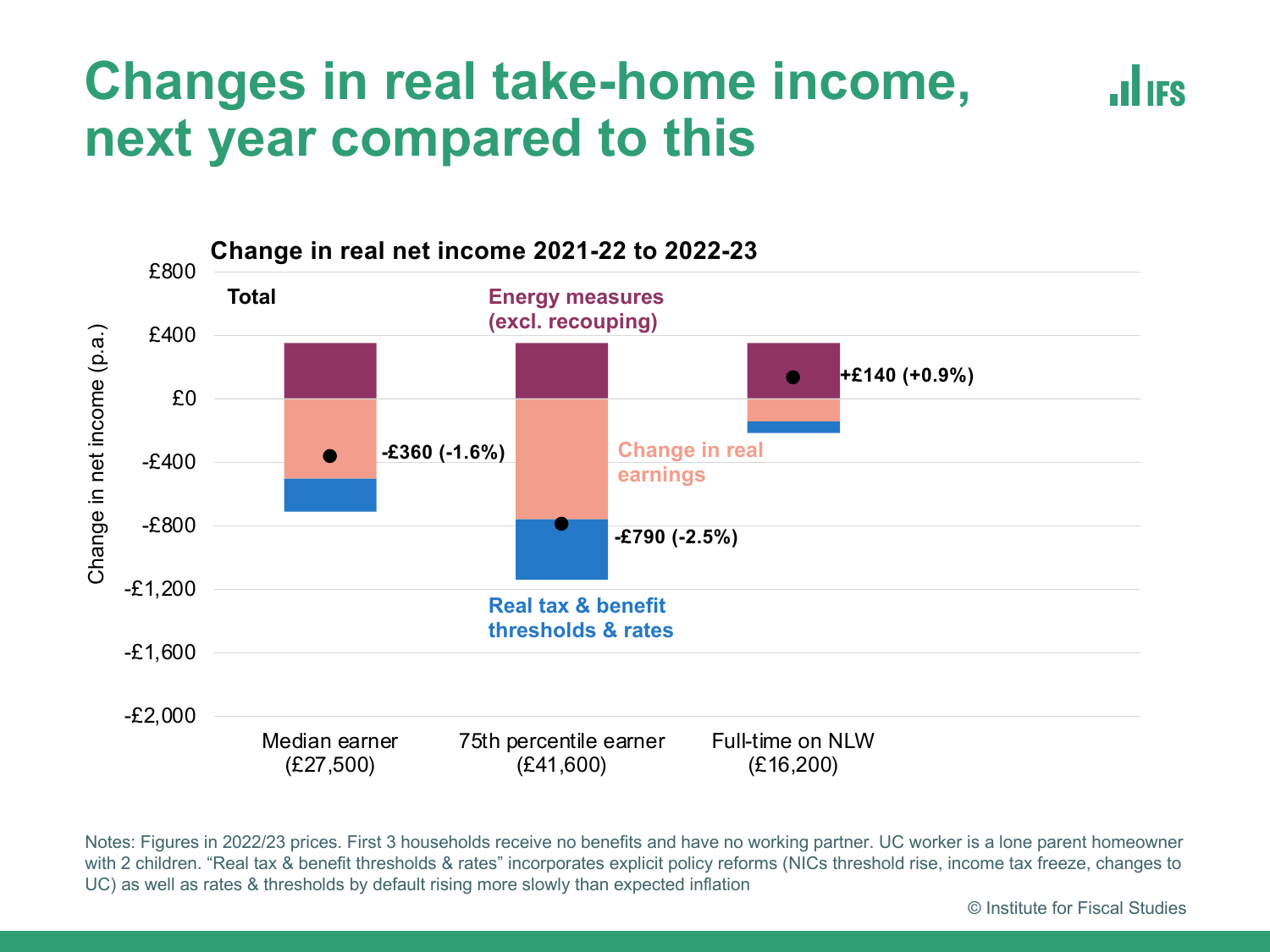### **Changes in real take-home income, next year compared to this**



Notes: Figures in 2022/23 prices. First 3 households receive no benefits and have no working partner. UC worker is a lone parent homeowner with 2 children. "Real tax & benefit thresholds & rates" incorporates explicit policy reforms (NICs threshold rise, income tax freeze, changes to UC) as well as rates & thresholds by default rising more slowly than expected inflation

**.ILIES**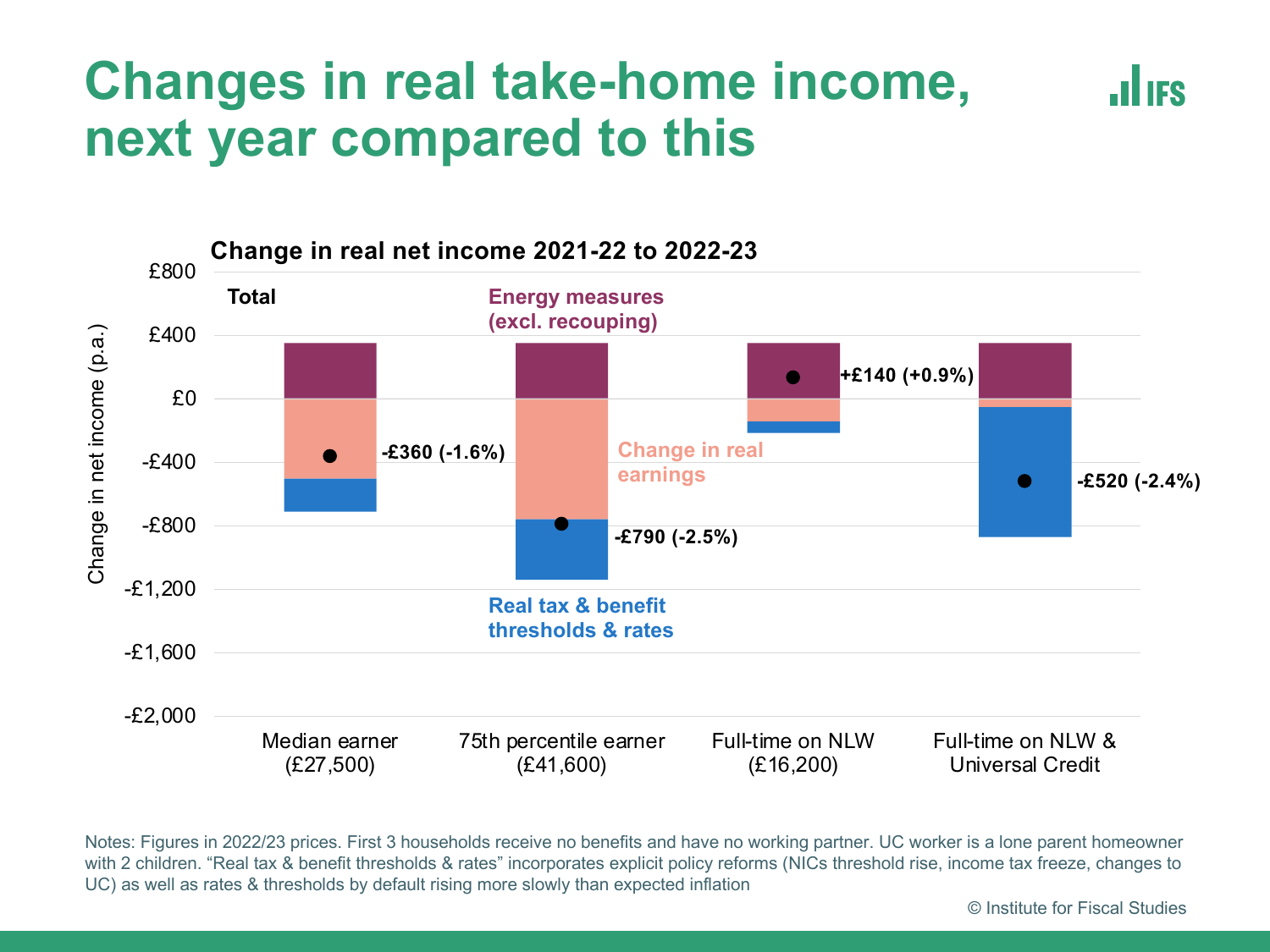# **Real universal credit for workless single homeowner with 2 children**



Notes: 2022Q2 prices. CPI forecasts from March 2022 EFO. 2023-24 benefits uprated using forecast 2023Q3 CPI.